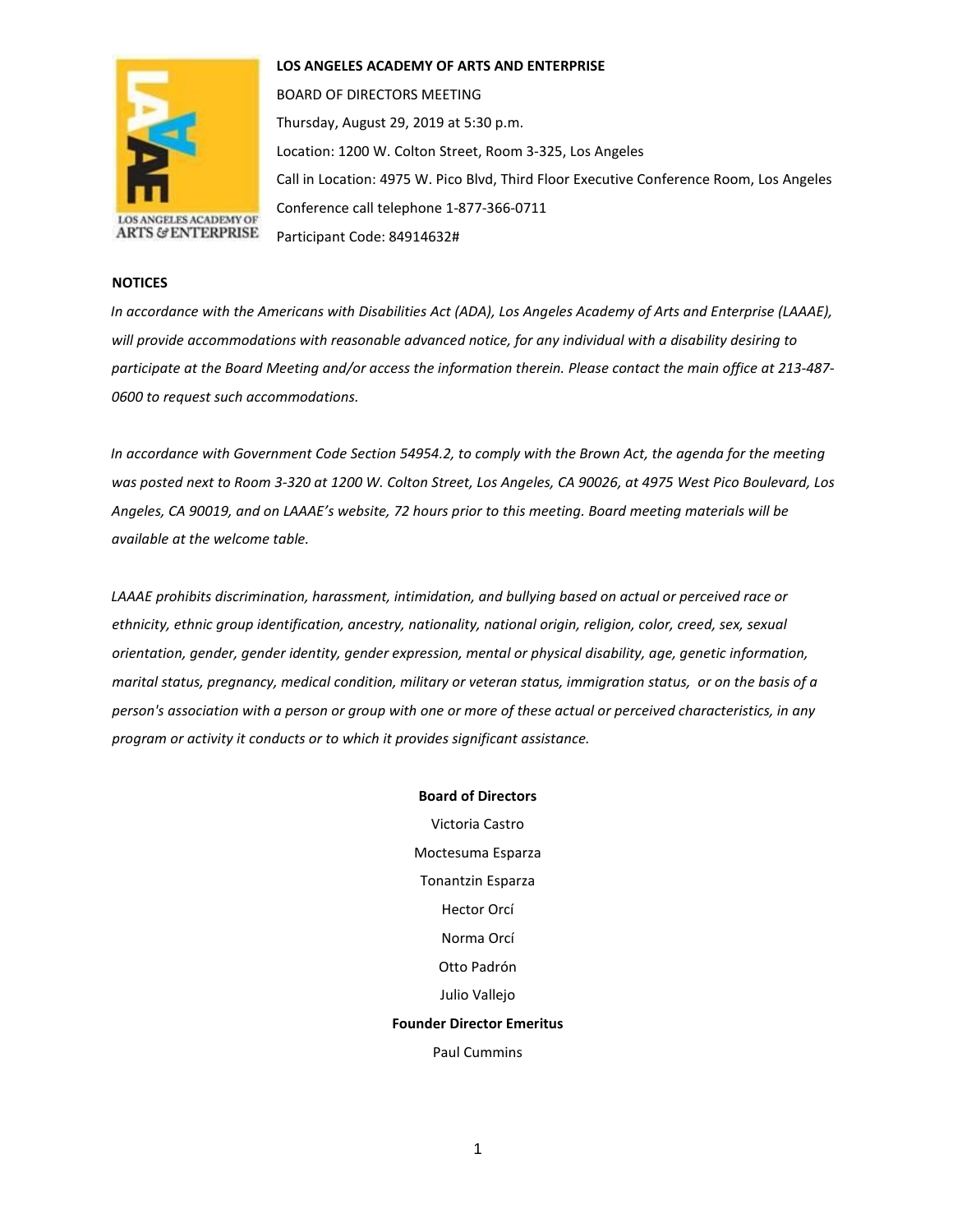Los Angeles Academy of Arts and Enterprise Board of Directors Meeting continued

## **AGENDA**

- 1. Welcome Call to Order Roll Call Establish Quorum
- 2. Approval of Agenda
- 3. Stakeholder Update
- 4. Public Comment
- 5. Approval of Previous Meeting Minutes
- 6. Principal Update
	- a. Enrollment Update
	- b. Academic Update
	- c. Dashboard Presentation
	- d. Arts
	- e. Hearing Screening Update
	- f. Students of the Month
		- i. Empathy: TBA
		- ii. Integrity: TBA
		- iii. Respect: TBA
		- iv. Perseverance: TBA
		- v. Innovation: TBA
- 7. Consent Agenda
	- a. Ratification of 21<sup>st</sup> Century Staffing's Contract for Substitute Teachers
	- b. Ratification of ApplyLA's Letter of Intent to Participate in Common Application

Portal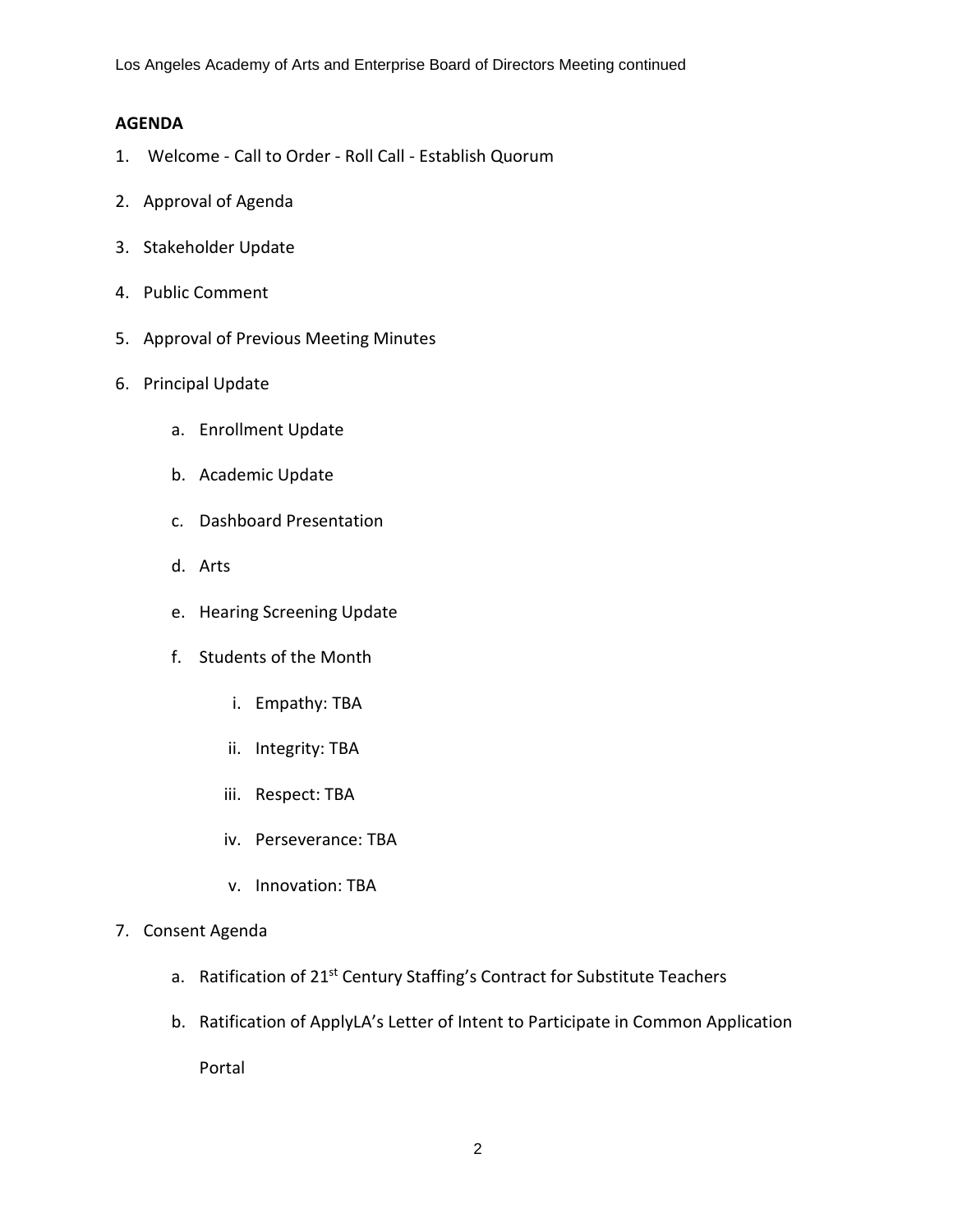- c. Ratification of CARECEN's Contract to Provide Operating Space in the Community
- d. Reauthorization of Chevron's Credit Card for Fueling Fleet Vehicles
- e. Ratification of College Board's AP Participation Form for AP Program Participation
- f. Ratification of CSMC's Contract to Provide Back Office Services
- g. Ratification of Didi Hirsch's Contract to Provide Onsite Mental Health Services
- h. Ratification of DirectEd's Service Agreement to Provide Special Education Services
- i. Ratification of Edjoin's Service Agreement for Posting Employment Vacancies
- j. Ratification of E-Rate Advantage's Services Agreement for E-Rate Services
- k. Ratification of Extension #1 and Amendment #1-A for Fresh Start Meals' Food Service Management Agreement
- l. Ratification of Global Ambassador Programs' Terms and Conditions for Recruitment of Teachers
- m. Ratification of Hess and Associates' Agreement for CalSTRS Reporting
- n. Ratification of Humana's Agreement to Provide Health and Wellness Benefits to Eligible Employees
- o. Ratification of Insite Street Media's Contract for Bus Bench Advertising
- p. Ratification of Kaiser Permanente's Agreement to Provide Health and Wellness Benefits to Eligible Employees
- q. Ratification of Latino Film Institute Youth Cinema Project's Agreement to Provide Supplemental Services for the Film Program
- r. Ratification of Latino Theater Company's Facility User Agreement for 2019 Culmination and Commencement Exercises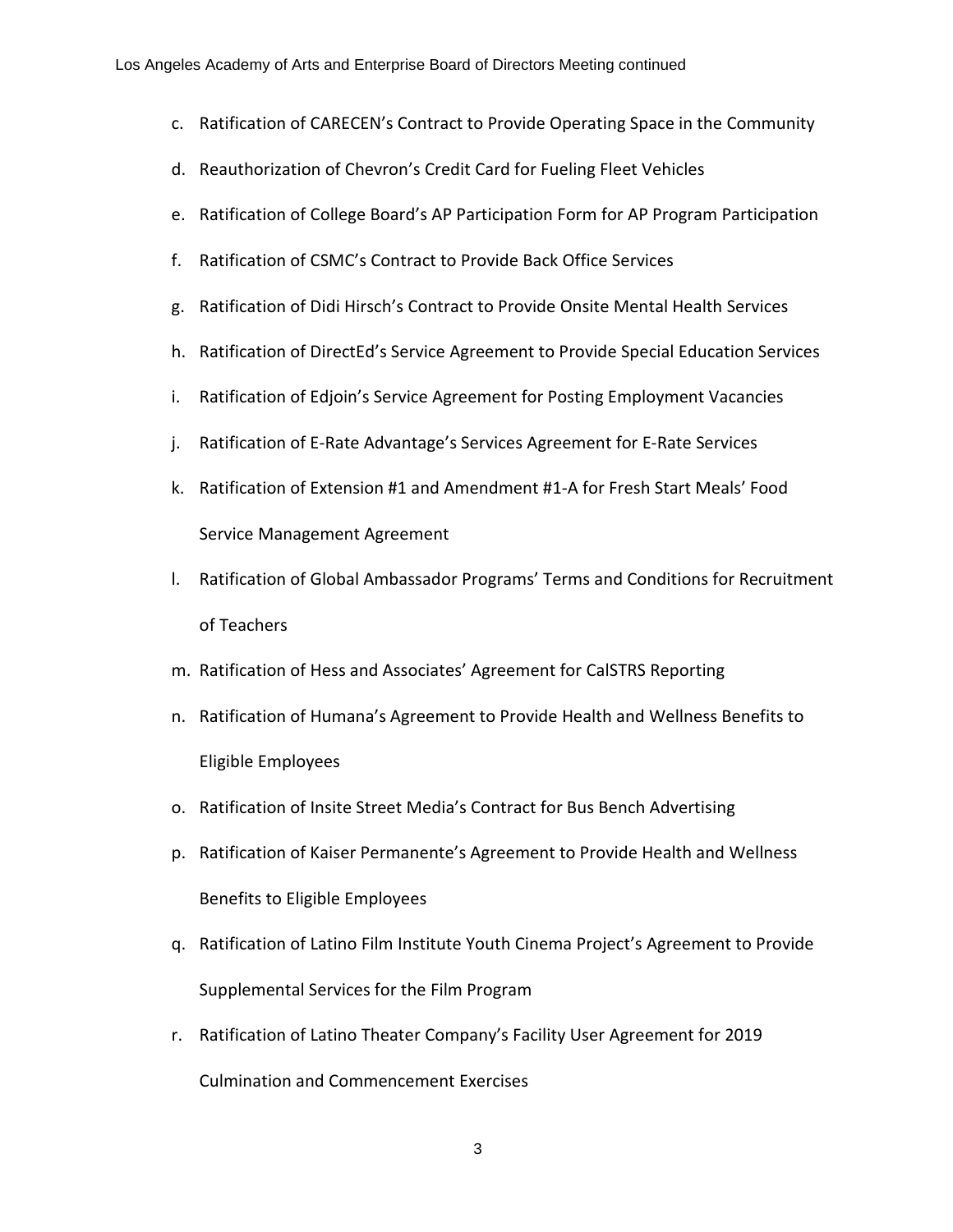- s. Ratification of Lumity's Agreement to Provide Employee Benefits Brokering Services
- t. Ratification of National University's Internship Credential Program Agreement for Internship Credential Pursuits
- u. Ratification of Paybridge's Agreement to Provide Payroll Services
- v. Ratification of PBIS Rewards' Service Proposal for Digital PBIS Program
- w. Ratification of Philip Wolfson's Agreement to Provide Special Education Services
- x. Ratification of PROMAC's Agreements to Provide Copier Lease and Hardware Maintenance Services
- y. Ratification of Reliance Standard's Agreement to Provide Health and Wellness Benefits to Eligible Employees
- z. Adoption of School Services of California's Agreement for Fiscal and Budget Services
- aa. Ratification of The Education Team's Service Agreement for Substitute Teachers
- bb. Adoption of Total Education Solutions' Consulting and Services Agreement to Provide Special Education Services
- cc. Ratification of Verizon Innovative Learning's Curriculum Expansion Expectations Agreement for Grant Award Participation
- dd. Ratification of Young, Minney, & Corr LLP's Agreement to Provide Legal Services
- ee. Ratification of Title IX Compliance Reporting
- ff. Ratification of Employee Agreements
- gg. Resolution to Dispose Obsolete Equipment and Materials
- hh. Resolution to Destroy Disposable Records
- ii. Ratification of Student and Family Handbook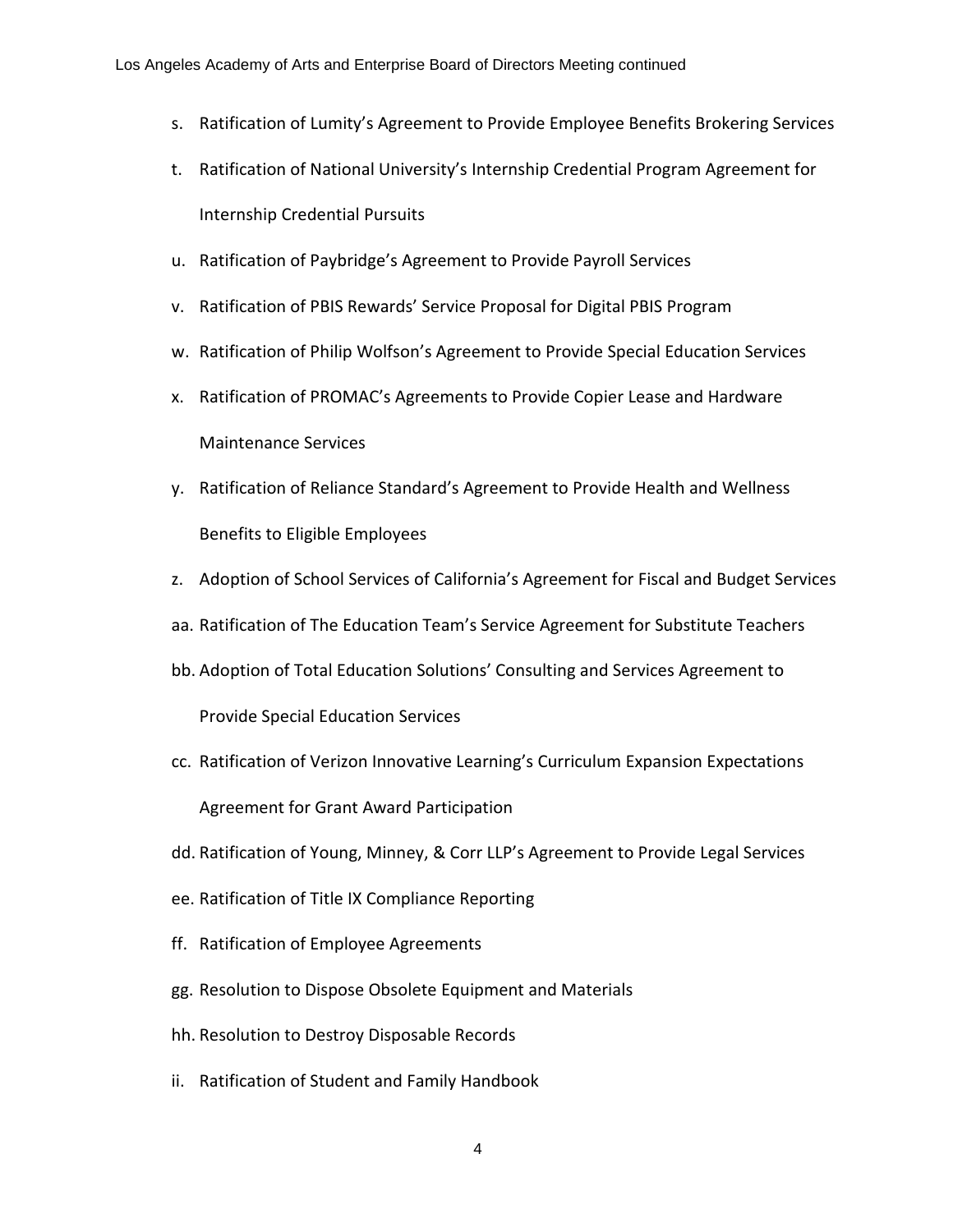jj. Adoption of Revised 2019 – 2020 Board Meeting Calendar

## 8. New Business

- a. Approval of Financial Reports
	- i. Balance Sheet (June July 2019)
	- ii. Income Statement (June July 2019)
	- iii. Budget to Actuals (June July 2019)
	- iv. Cash Flow (June July 2019)
	- v. Check Register (June July 2019)
	- vi. Bank Reconciliations (June July 2019)
- b. Adoption of Unaudited Actuals
- c. Adoption of LAUSD's Unaudited Actuals Special Education Report
- d. Adoption of Consolidated Application
- e. Adoption of Mandated Block Grant Application
- f. Adoption of Charter School Facilities Incentive Grants Program's Request for Disbursement of Grant Proceeds Request

- g. Adoption of Facilities Use Agreement and Shared Use Agreement for 2018-2019
- h. Adoption of Revised LCAP and Federal Addendum
- i. Adoption of California Dashboard Local Indicator Reports
	- i. Basics: Teachers, Instructional Materials, Facilities
	- ii. Implementation of Academic Standards
	- iii. Parent Engagement
	- iv. Local Climate Survey